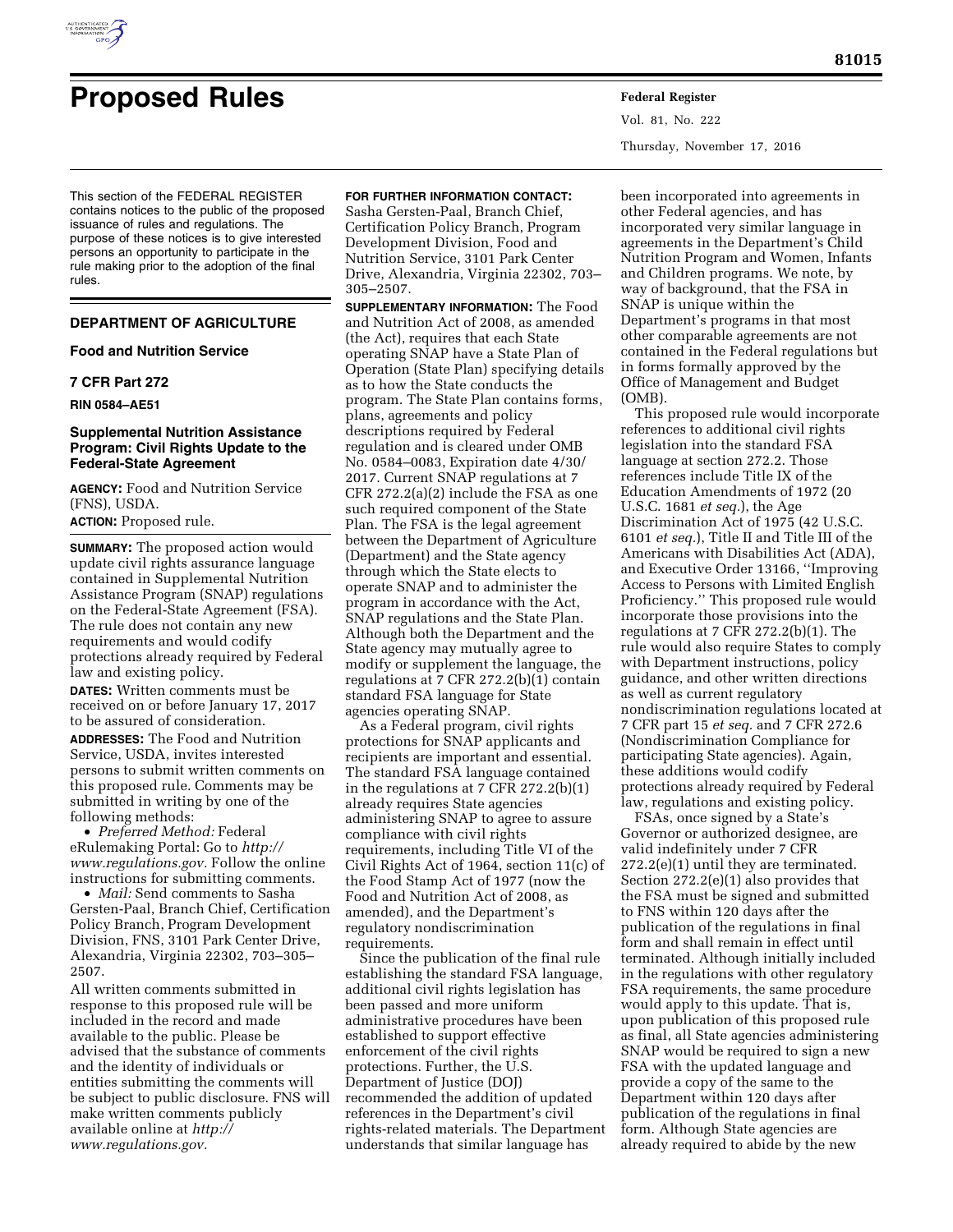civil rights language as stated above, the Department believes it is important to incorporate the updated language at section 272.2(b)(1) in the FSA itself.

The rule also proposes additional items be added to the FSA standard language. The other items allow for the Department to track, analyze and enforce the civil rights protections in the FSA. First, this proposed rule would add that the State agency's agreement to follow civil rights requirements in the FSA is made in consideration of and for the purposes of obtaining Federal financial assistance. Second, the rule would incorporate into the FSA the State agency's obligation to compile data, maintain records, and submit records and reports as required to allow for effective enforcement of the civil rights provisions. This would include an assurance to allow Department personnel to review and access records, access facilities and interview personnel to ascertain compliance with nondiscrimination laws. The rule would also codify procedures to support enforcement of the nondiscrimination protections by updating the FSA to include a provision that the Department may seek judicial enforcement for violations of the FSA, and add assurances that the State agency and its successors are bound by the FSA. Again, these provisions would not only be responsive to DOJ's suggestions regarding nondiscrimination compliance language but also mirror language in other USDA programs.

# **Procedural Matters**

# *Executive Order 12866 and 13563*

Executive Orders 12866 and 13563 direct agencies to assess all costs and benefits of available regulatory alternatives and, if regulation is necessary, to select regulatory approaches that maximize net benefits (including potential economic, environmental, public health and safety effects, distributive impacts, and equity). Executive Order 13563 emphasizes the importance of quantifying both costs and benefits, of reducing costs, of harmonizing rules, and of promoting flexibility.

This proposed rule has been determined to be not significant and was not reviewed by the OMB in conformance with Executive Order 12866.

#### *Regulatory Impact Analysis*

This rule has been designated as not significant by the Office of Management and Budget, therefore, no Regulatory Impact Analysis is required.

# *Regulatory Flexibility Act*

The Regulatory Flexibility Act (5 U.S.C. 601–612) requires Agencies to analyze the impact of rulemaking on small entities and consider alternatives that would minimize any significant impacts on a substantial number of small entities. Pursuant to that review, it has been certified that this rule would not have a significant impact on a substantial number of small entities.

## *Unfunded Mandates Reform Act*

Title II of the Unfunded Mandates Reform Act of 1995 (UMRA), Public Law 104–4, establishes requirements for Federal agencies to assess the effects of their regulatory actions on State, local and Tribal governments and the private sector. Under section 202 of the UMRA, the Department generally must prepare a written statement, including a cost benefit analysis, for proposed and final rules with ''Federal mandates'' that may result in expenditures by State, local or Tribal governments, in the aggregate, or the private sector, of \$146 million or more (when adjusted for inflation; GDP deflator source: Table 1.1.9 at *[http://](http://www.bea.gov/iTable) [www.bea.gov/iTable](http://www.bea.gov/iTable)*) in any one year. When such a statement is needed for a rule, Section 205 of the UMRA generally requires the Department to identify and consider a reasonable number of regulatory alternatives and adopt the most cost effective or least burdensome alternative that achieves the objectives of the rule.

This proposed rule does not contain Federal mandates (under the regulatory provisions of Title II of the UMRA) for State, local and Tribal governments or the private sector of \$146 million or more in any one year. Thus, the rule is not subject to the requirements of sections 202 and 205 of the UMRA.

# *Executive Order 12372*

State administrative matching grants for SNAP are listed in the Catalog of Federal Domestic Assistance Programs under 10.561. For the reasons set forth in the final rule in 7 CFR part 3015, subpart V, and related Notice (48 FR 29114, June 24, 1983), this program is included in the scope of Executive Order 12372, which requires intergovernmental consultation with State and local officials. The Department issued guidance in June 2016 to State agencies as part of a larger effort to help States ensure their State Plans are complete and up to date, which in part included direction to State agencies to incorporate updated civil rights provisions as an addendum to existing FSAs. The Department's Food and Nutrition Service SNAP

Regional Offices individually discussed these issues directly with State agencies during policy calls and meetings.

## *Federalism Summary Impact Statement*

Executive Order 13132 requires Federal agencies to consider the impact of their regulatory actions on State and local governments. Where such actions have federalism implications, agencies are directed to provide a statement for inclusion in the preamble to the regulations describing the agency's considerations in terms of the three categories called for under Section (6)(b)(2)(B) of Executive Order 13121. The Department has considered the impact of this rule on State and local governments and has determined that this rule does not have significant federalism implications. State agencies will be required to update the standard language contained in FSAs once. This agreement will then be binding until otherwise terminated. Therefore, under section 6(b) of the Executive Order, a federalism summary is not required.

# *Executive Order 12988, Civil Justice Reform*

This proposed rule has been reviewed under Executive Order 12988, Civil Justice Reform. This rule is intended to have preemptive effect with respect to any State or local laws, regulations or policies that conflict with its provisions or that would otherwise impede its full and timely implementation. This rule is not intended to have retroactive effect unless so specified in the **EFFECTIVE DATES** section of the final rule. Prior to any judicial challenge to the provisions of the final rule, all applicable administrative procedures must be exhausted.

#### *Civil Rights Impact Analysis*

The changes to SNAP regulations in this proposed rule are to incorporate references to additional civil rights legislation into the standard FSA language.

*Impact on State agencies:* State agencies would be required to submit to the Department an updated FSA within 120 days upon publication of this proposed rule as final. The FSA would include the updated language, signed by a State's Governor or authorized designee. State agencies would also have to agree to certain administrative procedures that ensure effective enforcement of the added protections, such as maintaining data and complying with Federal reviews.

*Impact on Households:* The updated FSA language would emphasize existing nondiscrimination protections for SNAP households to the effect that no person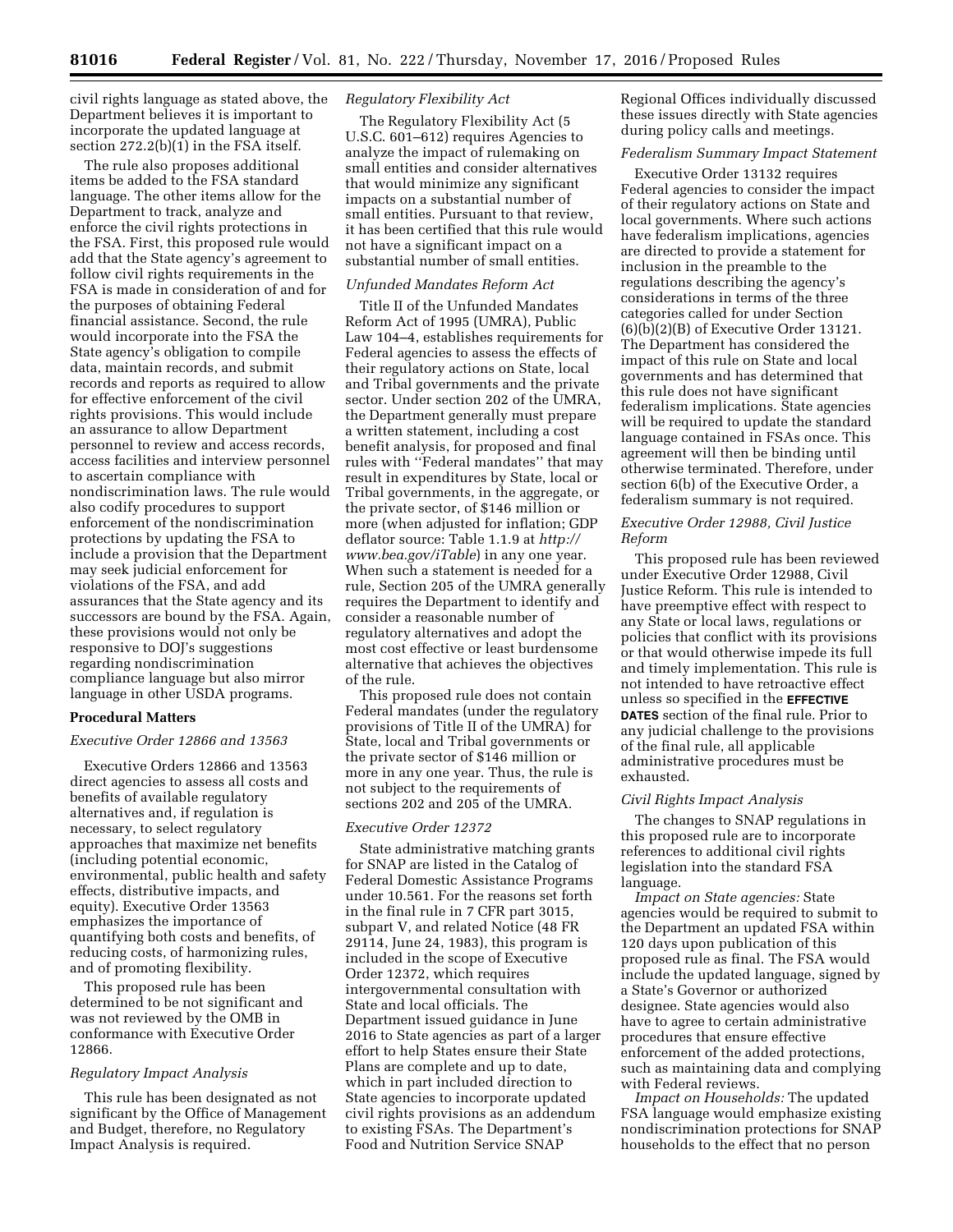in the United States shall, on the grounds of sex, race, color, age, political belief, religious creed, disability, or national origin, be excluded from participation in, be denied the benefits of, or be otherwise subject of discrimination under SNAP.

*Training and Outreach:* The proposed rule highlights protections that already exist and are required by Federal law, regulations, and existing policy. The Department issued guidance in June 2016 to State agencies as part of a larger effort to help States ensure their State Plans are complete and up to date. It included direction to State agencies to incorporate the updated civil rights provisions as an addendum to existing FSAs to guarantee they were highlighted immediately.

FNS also maintains a public Web site that provides basic information on each program, including SNAP. Interested persons, including potential applicants, applicants, and participants can find information about their right to be treated fairly and the protections they are guaranteed. The Web site also includes information on how to report when an individual feels his or her rights were violated and not treated in accordance with this provision.

*Finding and Conclusion:* After careful review of the rule's intent and provisions, and the characteristics of SNAP households and individual participants, the Department has determined that this proposed rule will not have a disparate impact on any group or class of persons.

# *Executive Order 13175*

Executive Order 13175 requires Federal agencies to consult and coordinate with Tribes on a government-to-government basis on policies that have Tribal implications, including regulations, legislative comments or proposed legislation, and other policy statements or actions that have substantial direct effects on one or more Indian Tribes, on the relationship between the Federal Government and Indian Tribes, or on the distribution of power and responsibilities between the Federal Government and Indian Tribes. The Department notes that the regulatory changes proposed in this rule impact program applicants and participants equally regardless of tribal status or residence. We are unaware of any current Tribal laws that could be in conflict with the final rule.

To share information on the proposed rule with Indian Tribes, FNS discussed the proposed rule at a tribal consultation meeting on August 17, 2016.

# *Paperwork Reduction Act*

The Paperwork Reduction Act of 1995 (44 U.S.C. Chap. 35; 5 CFR 1320) requires OMB to approve all collections of information by a Federal agency before they can be implemented. Respondents are not required to respond to any collection of information unless it displays a current valid OMB control number.

The provisions in this proposed rule do not contain new information collection requirements subject to approval by OMB under the Paperwork Reduction Act of 1994. The Department anticipates that this rule would have no to minimal time and cost impacts on the Federal government and State agencies. State agencies are already required to follow the requirements contained in the added nondiscrimination references. Any time and cost burden would be related to administrative obligations to sign an updated Federal-State Agreement and ensure appropriate recordkeeping to support enforcement of the nondiscrimination provisions as cleared under OMB Number 0584–0083. FNS provides 50 percent of SNAP's administrative cost reimbursement and so a portion of any minimal administrative costs would be offset by federal funding.

Since State agencies are already required to have these agreements, the impact of this provision is negligible. Other minimal burdens imposed on State agencies by this proposed rule are usual and customary within the course of their normal business activities.

# *E-Government Act Compliance*

The Department is committed to complying with the E-Government Act of 2002, to promote the use of the Internet and other information technologies to provide increased opportunities for citizen access to Government information and services, and for other purposes.

#### **List of Subjects**

# *7 CFR Part 272*

Alaska, Civil rights, Supplemental Nutrition Assistance Program, Grant programs—social programs, Penalties, Reporting and recordkeeping requirements.

For the reasons set forth in the preamble, 7 CFR part 272 is proposed to be amended as follows:

# **PART 272—REQUIREMENTS FOR PARTICIPATING STATE AGENCIES**

■ 1. The authority citation for Part 272 continues to read as follows:

**Authority:** 7 U.S.C. 2011–2036.

■ 2. Revise § 272.2(b)(1) to read as follows:

# **§ 272.2 Plan of operation.**

\* \* \* \* \*

(b) \* \* \* (1) The wording of the Federal/State

Agreement is as follows:<br>The State of and the Food and The State of \_\_\_ and the Food and<br>Nutrition Service (FNS), U.S. Department of Agriculture (USDA), hereby agree to act in accordance with the provisions of the Food and Nutrition Act of 2008, as amended, implementing regulations, instructions, policy guidance, and other written directions interpreting Federal law and regulations applicable to this program, and the FNSapproved State Plan of Operation. The State and FNS USDA further agree to fully comply with any changes in Federal law and regulations. This agreement may be modified with the mutual written consent of both parties.

#### Provisions

The State agrees to: 1. Administer the program in accordance with the provisions contained in the Food and Nutrition Act of 2008, as amended, and in the manner prescribed by regulations issued pursuant to the Act; and to implement the FNS-approved State Plan of Operation.

2. Assurance of Civil Rights Compliance: Comply with Title VI of the Civil Rights Act of 1964 (42 U.S.C. 2000d *et seq.*), Title IX of the Education Amendments of 1972 (20 U.S.C. 1681 *et seq.*), the Age Discrimination Act of 1975 (42 U.S.C. 6101 *et seq.*), section 11(c) of the Food and Nutrition Act of 2008, as amended (7 U.S.C. 2020), Section 504 of the Rehabilitation Act of 1973 (29 U.S.C. 794), Title II and Title III of the Americans with Disabilities Act (ADA) of 1990 as amended by the ADA Amendment Act of 2008 (42 U.S.C. 12131–12189) as implemented by Department of Justice regulations at 28 CFR part 35 and 36, Executive Order 13166, ''Improving Access to Services for Persons with Limited English Proficiency'' (August 11, 2000), and all requirements imposed by the regulations, instructions, policy guidance, and other written directions issued by the Department of Agriculture to the effect that, no person in the United States shall, on the grounds of sex, race, color, age, political belief, religious creed, disability, or national origin, be excluded from participation in, be denied the benefits of, or be otherwise subject to discrimination under SNAP. This includes programspecific requirements found at 7 CFR part 15 *et seq.* and 7 CFR 272.6.